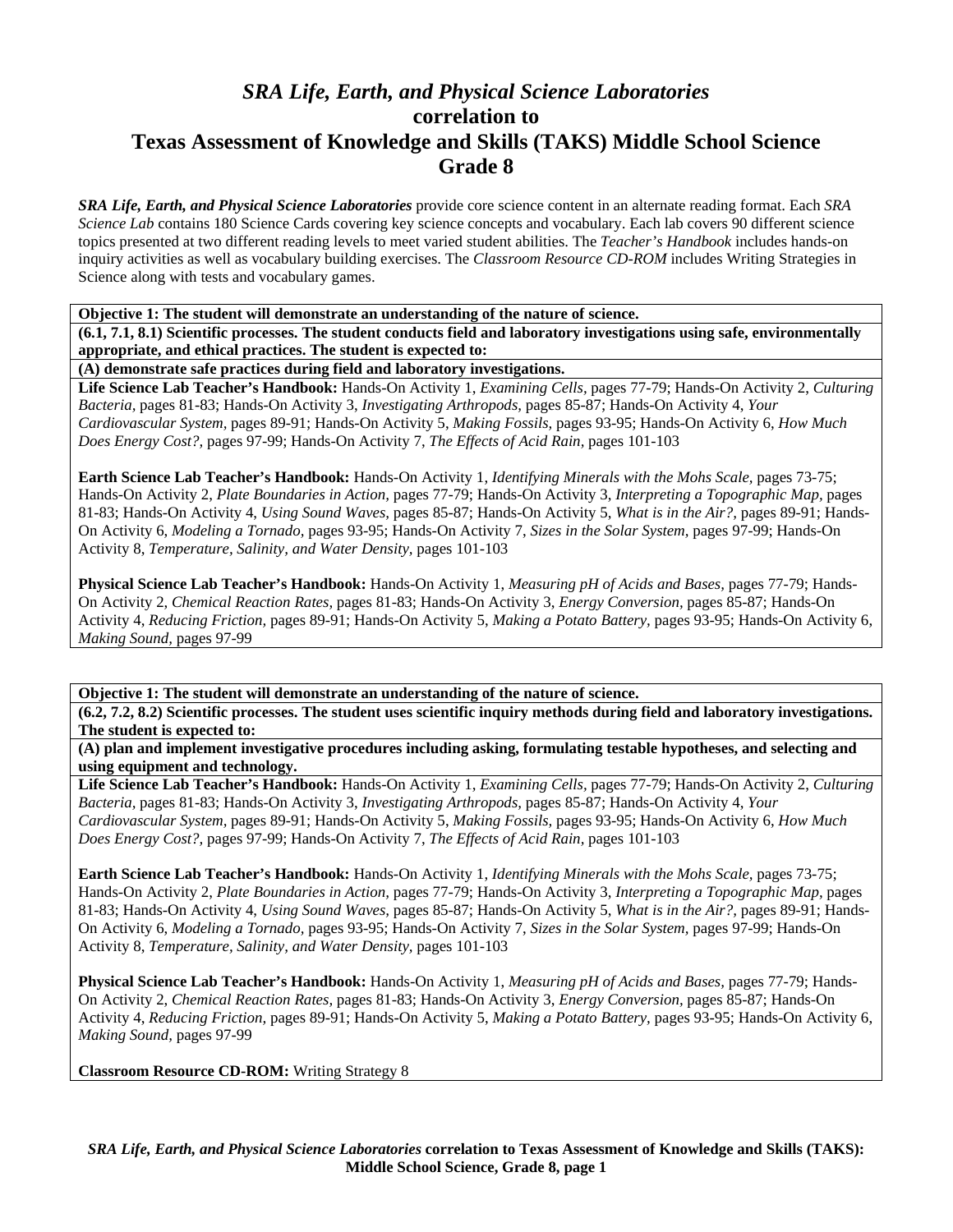**Objective 1: The student will demonstrate an understanding of the nature of science.** 

**(6.2, 7.2, 8.2) Scientific processes. The student uses scientific inquiry methods during field and laboratory investigations. The student is expected to:** 

**(B) collect information by observing and measuring.** 

**Life Science Lab Teacher's Handbook:** Hands-On Activity 1, *Examining Cells,* pages 77-79; Hands-On Activity 2, *Culturing Bacteria,* pages 81-83; Hands-On Activity 3, *Investigating Arthropods,* pages 85-87; Hands-On Activity 4, *Your Cardiovascular System,* pages 89-91; Hands-On Activity 5, *Making Fossils,* pages 93-95; Hands-On Activity 7, *The Effects of Acid Rain,* pages 101-103

**Earth Science Lab Teacher's Handbook:** Hands-On Activity 1, *Identifying Minerals with the Mohs Scale,* pages 73-75; Hands-On Activity 2, *Plate Boundaries in Action,* pages 77-79; Hands-On Activity 3, *Interpreting a Topographic Map,* pages 81-83; Hands-On Activity 4, *Using Sound Waves,* pages 85-87; Hands-On Activity 5, *What is in the Air?,* pages 89-91; Hands-On Activity 6, *Modeling a Tornado,* pages 93-95; Hands-On Activity 7, *Sizes in the Solar System,* pages 97-99; Hands-On Activity 8, *Temperature, Salinity, and Water Density,* pages 101-103

**Physical Science Lab Teacher's Handbook:** Hands-On Activity 1, *Measuring pH of Acids and Bases,* pages 77-79; Hands-On Activity 2, *Chemical Reaction Rates,* pages 81-83; Hands-On Activity 3, *Energy Conversion,* pages 85-87; Hands-On Activity 4, *Reducing Friction,* pages 89-91; Hands-On Activity 5, *Making a Potato Battery,* pages 93-95; Hands-On Activity 6, *Making Sound,* pages 97-99

**Classroom Resource CD-ROM:** Writing Strategy 11

**Objective 1: The student will demonstrate an understanding of the nature of science.** 

**(6.2, 7.2, 8.2) Scientific processes. The student uses scientific inquiry methods during field and laboratory investigations. The student is expected to:** 

**(C) organize, analyze, evaluate, make inferences, and predict trends from direct and indirect evidence. (7.2, 8.2) Life Science Lab Teacher's Handbook:** Hands-On Activity 1, *Examining Cells,* pages 77-79; Hands-On Activity 2, *Culturing Bacteria,* pages 81-83; Hands-On Activity 3, *Investigating Arthropods,* pages 85-87; Hands-On Activity 4, *Your Cardiovascular System,* pages 89-91; Hands-On Activity 5, *Making Fossils,* pages 93-95; Hands-On Activity 6, *How Much Does Energy Cost?,* pages 97-99; Hands-On Activity 7, *The Effects of Acid Rain,* pages 101-103

**Earth Science Lab Teacher's Handbook:** Hands-On Activity 1, *Identifying Minerals with the Mohs Scale,* pages 73-75; Hands-On Activity 2, *Plate Boundaries in Action,* pages 77-79; Hands-On Activity 3, *Interpreting a Topographic Map,* pages 81-83; Hands-On Activity 4, *Using Sound Waves,* pages 85-87; Hands-On Activity 5, *What is in the Air?,* pages 89-91; Hands-On Activity 6, *Modeling a Tornado,* pages 93-95; Hands-On Activity 7, *Sizes in the Solar System,* pages 97-99; Hands-On Activity 8, *Temperature, Salinity, and Water Density,* pages 101-103

**Physical Science Lab Teacher's Handbook:** Hands-On Activity 1, *Measuring pH of Acids and Bases,* pages 77-79; Hands-On Activity 2, *Chemical Reaction Rates,* pages 81-83; Hands-On Activity 3, *Energy Conversion,* pages 85-87; Hands-On Activity 4, *Reducing Friction,* pages 89-91; Hands-On Activity 5, *Making a Potato Battery,* pages 93-95; Hands-On Activity 6, *Making Sound,* pages 97-99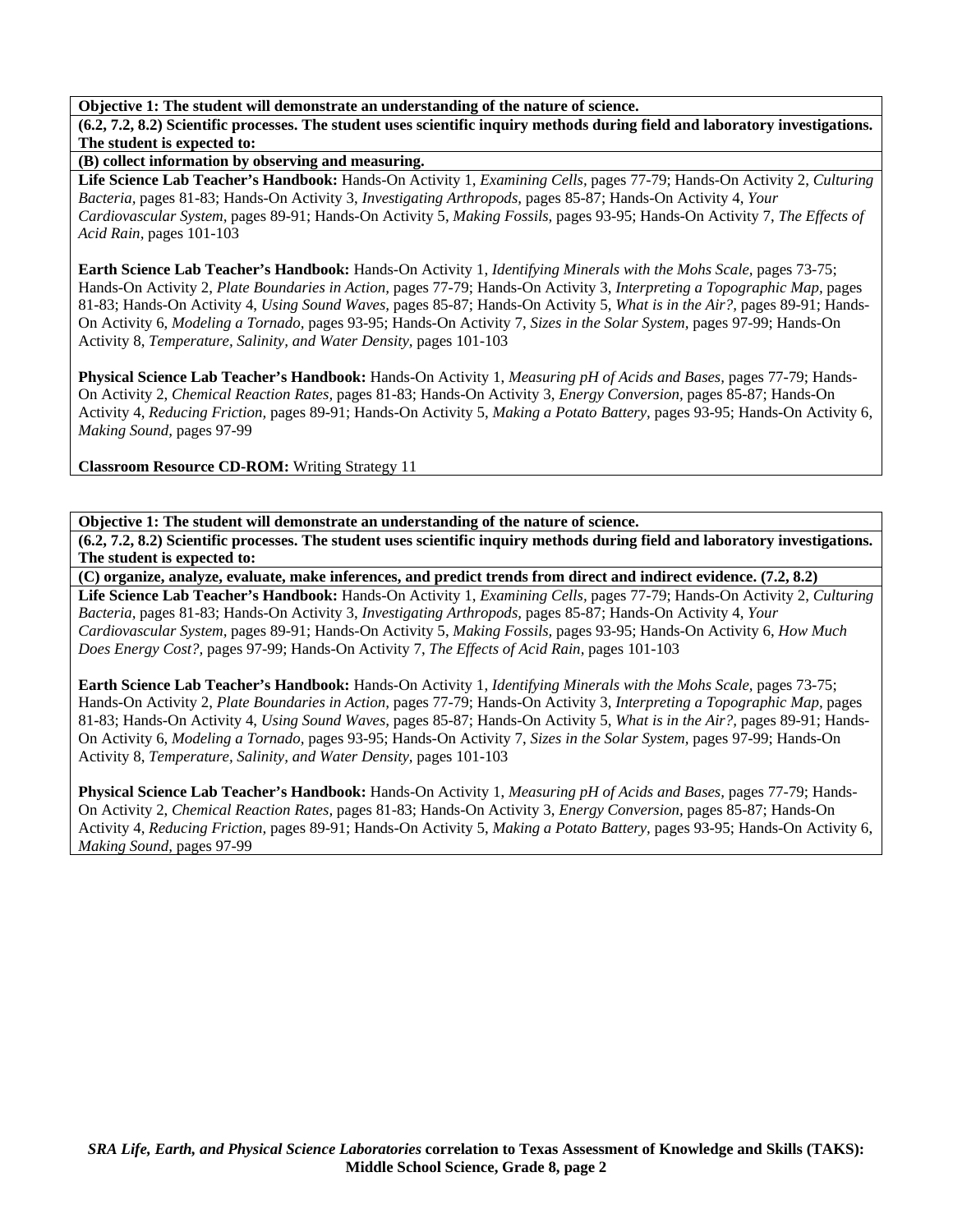## **Objective 1: The student will demonstrate an understanding of the nature of science.**

**(6.2, 7.2, 8.2) Scientific processes. The student uses scientific inquiry methods during field and laboratory investigations. The student is expected to:** 

**(D) communicate valid conclusions.** 

**Life Science Lab Teacher's Handbook:** Hands-On Activity 1, *Examining Cells,* pages 77-79; Hands-On Activity 2, *Culturing Bacteria,* pages 81-83; Hands-On Activity 3, *Investigating Arthropods,* pages 85-87; Hands-On Activity 4, *Your Cardiovascular System,* pages 89-91; Hands-On Activity 5, *Making Fossils,* pages 93-95; Hands-On Activity 6, *How Much Does Energy Cost?,* pages 97-99; Hands-On Activity 7, *The Effects of Acid Rain,* pages 101-103

**Earth Science Lab Teacher's Handbook:** Hands-On Activity 1, *Identifying Minerals with the Mohs Scale,* pages 73-75; Hands-On Activity 2, *Plate Boundaries in Action,* pages 77-79; Hands-On Activity 3, *Interpreting a Topographic Map,* pages 81-83; Hands-On Activity 4, *Using Sound Waves,* pages 85-87; Hands-On Activity 5, *What is in the Air?,* pages 89-91; Hands-On Activity 6, *Modeling a Tornado,* pages 93-95; Hands-On Activity 7, *Sizes in the Solar System,* pages 97-99; Hands-On Activity 8, *Temperature, Salinity, and Water Density,* pages 101-103

**Physical Science Lab Teacher's Handbook:** Hands-On Activity 1, *Measuring pH of Acids and Bases,* pages 77-79; Hands-On Activity 2, *Chemical Reaction Rates,* pages 81-83; Hands-On Activity 3, *Energy Conversion,* pages 85-87; Hands-On Activity 4, *Reducing Friction,* pages 89-91; Hands-On Activity 5, *Making a Potato Battery,* pages 93-95; Hands-On Activity 6, *Making Sound,* pages 97-99

**Classroom Resource CD-ROM:** Writing Strategy 18

**Objective 1: The student will demonstrate an understanding of the nature of science.** 

**(6.2, 7.2, 8.2) Scientific processes. The student uses scientific inquiry methods during field and laboratory investigations. The student is expected to:** 

**(E) construct graphs, tables, maps, and charts using tools [including computers] to organize, examine, and evaluate data.** 

**Life Science Lab Teacher's Handbook:** Hands-On Activity 2, *Culturing Bacteria,* pages 81-83; Hands-On Activity 3, *Investigating Arthropods,* pages 85-87; Hands-On Activity 4, *Your Cardiovascular System,* pages 89-91; Hands-On Activity 7, *The Effects of Acid Rain,* pages 101-103

**Earth Science Lab Teacher's Handbook:** Hands-On Activity 1, *Identifying Minerals with the Mohs Scale,* pages 73-75; Hands-On Activity 5, *What is in the Air?,* pages 89-91; Hands-On Activity 7, *Sizes in the Solar System,* pages 97-99; Hands-On Activity 8, *Temperature, Salinity, and Water Density,* pages 101-103

**Physical Science Lab Teacher's Handbook:** Hands-On Activity 1, *Measuring pH of Acids and Bases,* pages 77-79; Hands-On Activity 2, *Chemical Reaction Rates,* pages 81-83; Hands-On Activity 3, *Energy Conversion,* pages 85-87; Hands-On Activity 4, *Reducing Friction,* pages 89-91; Hands-On Activity 6, *Making Sound,* pages 97-99 **Classroom Resource CD-ROM:** Writing Strategy 5, 16, 22, 24

**Objective 1: The student will demonstrate an understanding of the nature of science.** 

**(6.3, 7.3, 8.3) Scientific processes. The student uses critical thinking and scientific problem solving to make informed decisions. The student is expected to:** 

**(A) analyze, review, and critique scientific explanations, including hypotheses and theories, as to their strengths and weaknesses using scientific evidence and information.** 

**Earth Science Lab, Level A: Cards 10, 68, 72, 78** 

**Earth Science Lab, Level B: Cards 10, 68, 72, 78** 

Physical Science Lab, Level A: Cards 3, 53, 59

Physical Science Lab, Level B: Cards 3, 53, 59 **Physical Science Lab Teacher's Handbook:** Hands-On Activity 2, *Chemical Reaction Rates,* pages 81-83; Hands-On Activity 3, *Energy Conversion,* pages 85-87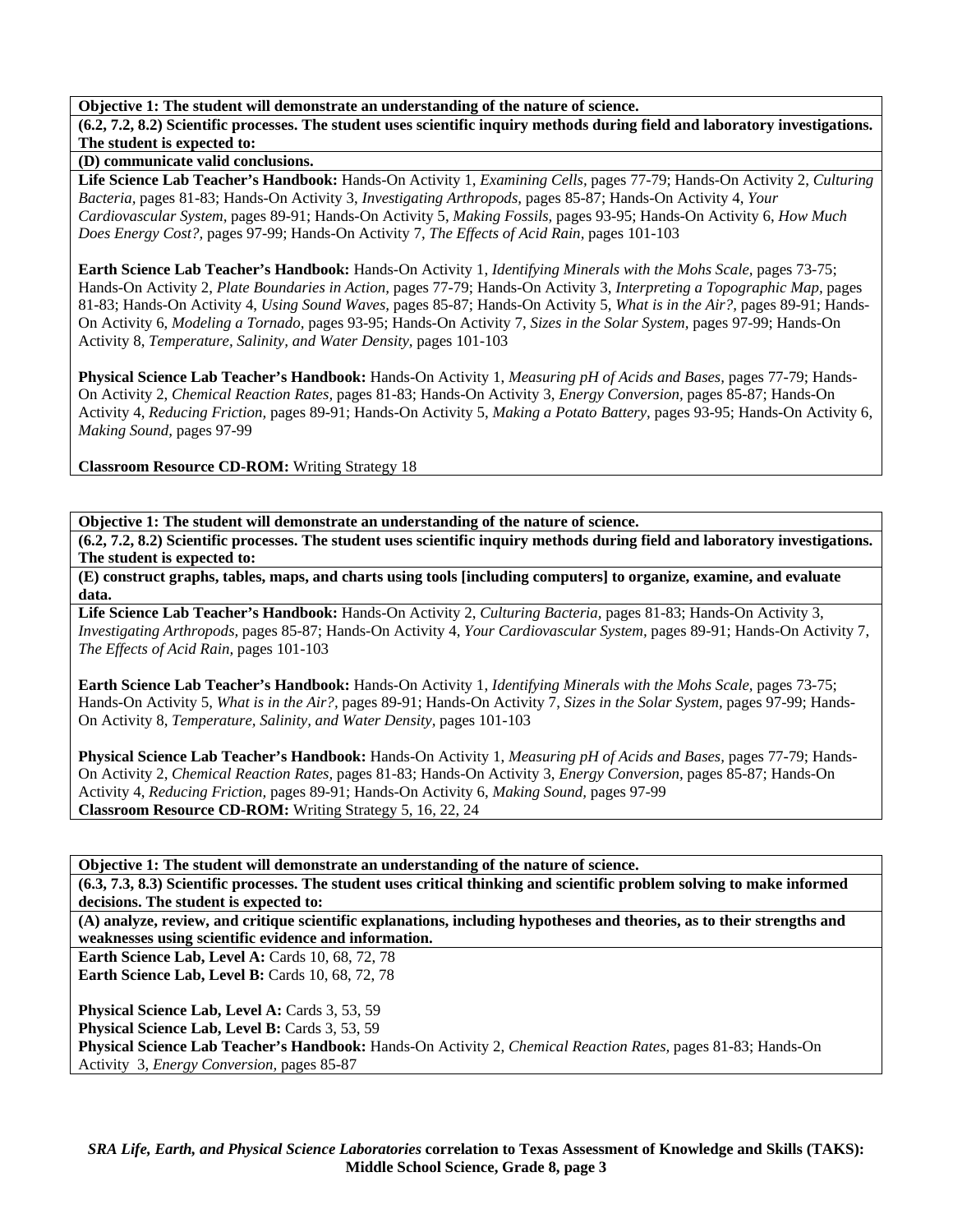## **Objective 1: The student will demonstrate an understanding of the nature of science.**

**(6.3, 7.3, 8.3) Scientific processes. The student uses critical thinking and scientific problem solving to make informed decisions. The student is expected to:** 

**(B) draw inferences based on data [related to promotional materials] for products and services.** 

This concept is not covered at this level.

**Objective 1: The student will demonstrate an understanding of the nature of science.** 

**(6.3, 7.3, 8.3) Scientific processes. The student uses critical thinking and scientific problem solving to make informed decisions. The student is expected to:** 

**(C) represent the natural world using models and identify their limitations.** 

**Life Science Lab Teacher's Handbook:** Hands-On Activity 4, *Your Cardiovascular System,* pages 89-91; Hands-On Activity 5, *Making Fossils,* pages 93-95; Hands-On Activity 6, *How Much Does Energy Cost?,* pages 97-99

**Earth Science Lab Teacher's Handbook:** Hands-On Activity 2, *Plate Boundaries in Action,* pages 77-79; Hands-On Activity 6, *Modeling a Tornado,* pages 93-95; Hands-On Activity 7, *Sizes in the Solar System,* pages 97-99

**Physical Science Lab Teacher's Handbook:** Hands-On Activity 5, *Making a Potato Battery,* pages 93-95; Hands-On Activity 6, *Making Sound,* pages 97-99

**Classroom Resource CD-ROM:** Writing Strategy 20

**Objective 1: The student will demonstrate an understanding of the nature of science.** 

**(6.4, 7.4, 8.4) Scientific processes. The student knows how to use a variety of tools and methods to conduct scientific inquiry. The student is expected to:** 

**(A) collect, record, and analyze information using tools including beakers, Petri dishes, meter sticks, graduated cylinders, weather instruments, hot plates, dissecting equipment, test tubes, safety goggles, spring scales, balances, microscopes, telescopes, thermometers, calculator, field equipment, computers, computer probes, water test kits, and timing devices. (8.4)** 

**Life Science Lab Teacher's Handbook:** Hands-On Activity 1, *Examining Cells,* pages 77-79; Hands-On Activity 2, *Culturing Bacteria,* pages 81-83; Hands-On Activity 3, *Investigating Arthropods,* pages 85-87; Hands-On Activity 4, *Your Cardiovascular System,* pages 89-91; Hands-On Activity 5, *Making Fossils,* pages 93-95; Hands-On Activity 6, *How Much Does Energy Cost?,* pages 97-99; Hands-On Activity 7, *The Effects of Acid Rain,* pages 101-103

**Earth Science Lab Teacher's Handbook:** Hands-On Activity 1, *Identifying Minerals with the Mohs Scale,* pages 73-75; Hands-On Activity 2, *Plate Boundaries in Action,* pages 77-79; Hands-On Activity 3, *Interpreting a Topographic Map,* pages 81-83; Hands-On Activity 4, *Using Sound Waves,* pages 85-87; Hands-On Activity 5, *What is in the Air?,* pages 89-91; Hands-On Activity 6, *Modeling a Tornado,* pages 93-95; Hands-On Activity 7, *Sizes in the Solar System,* pages 97-99; Hands-On Activity 8, *Temperature, Salinity, and Water Density,* pages 101-103

**Physical Science Lab Teacher's Handbook:** Hands-On Activity 1, *Measuring pH of Acids and Bases,* pages 77-79; Hands-On Activity 2, *Chemical Reaction Rates,* pages 81-83; Hands-On Activity 3, *Energy Conversion,* pages 85-87; Hands-On Activity 4, *Reducing Friction,* pages 89-91; Hands-On Activity 5, *Making a Potato Battery,* pages 93-95; Hands-On Activity 6, *Making Sound,* pages 97-99

**Objective 1: The student will demonstrate an understanding of the nature of science.** 

**(6.4, 7.4, 8.4) Scientific processes. The student knows how to use a variety of tools and methods to conduct scientific inquiry. The student is expected to:** 

**(B) extrapolate from collected information to make predictions. (8.4)** 

**Life Science Lab Teacher's Handbook:** Hands-On Activity 2, *Culturing Bacteria,* pages 81-83; Hands-On Activity 4, *Your Cardiovascular System,* pages 89-91; Hands-On Activity 6, *How Much Does Energy Cost?,* pages 97-99

**Earth Science Lab Teacher's Handbook:** Hands-On Activity 7, *Sizes in the Solar System,* pages 97-99

**Physical Science Lab Teacher's Handbook:** Hands-On Activity 3, *Energy Conversion,* pages 85-87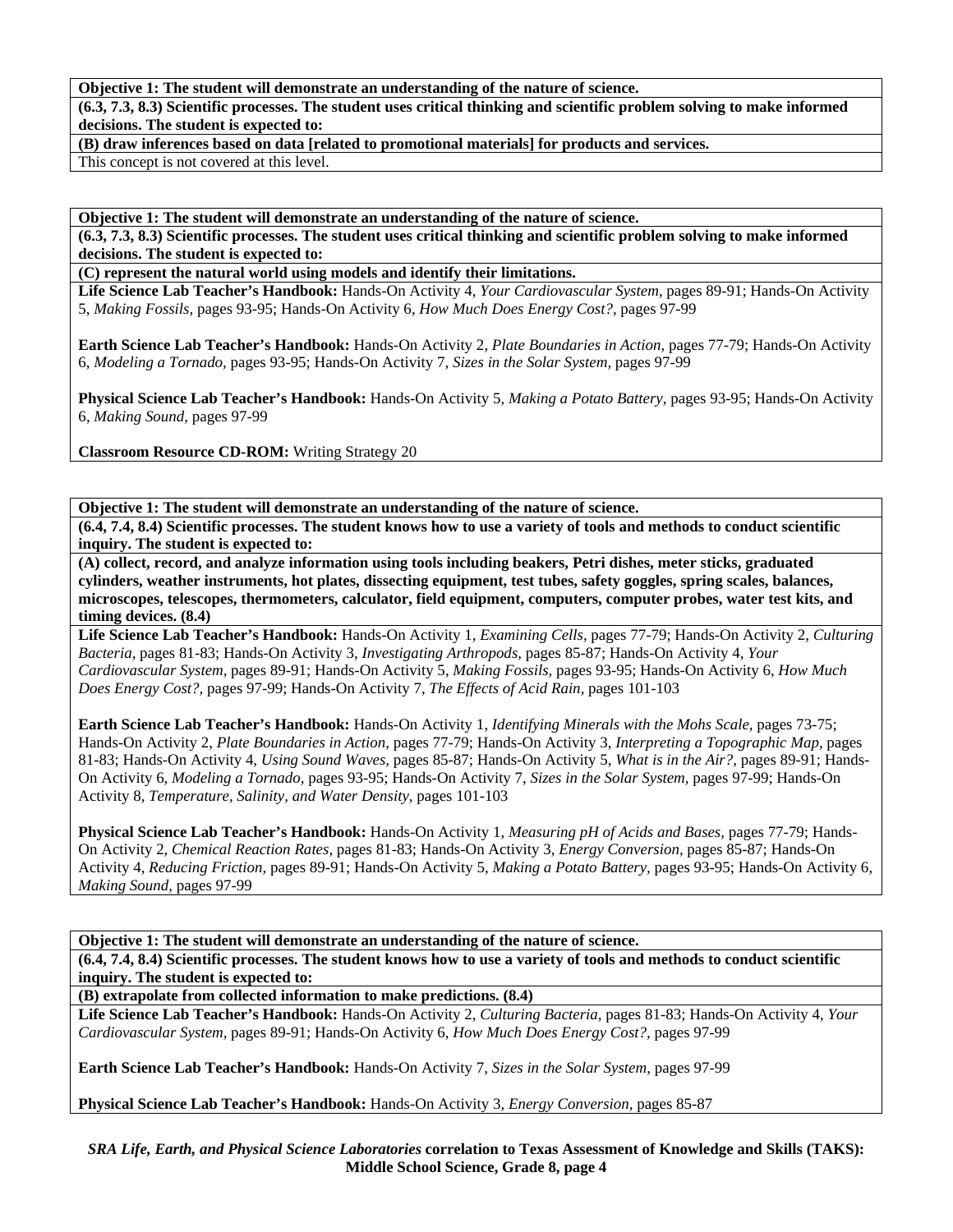**Objective 2: The student will demonstrate an understanding of living systems and the environment. (6.5) Science concepts. The student knows that systems may combine with other systems to form a larger system. The student is expected to:** 

**(B) describe how the properties of a system are different from the properties of its parts.** 

Life Science Lab, Level A: Cards 1, 6, 7, 9, 10, 17, 23, 24, 25, 41, 42, 43, 45, 46, 47, 48, 49, 50, 51, 52, 53, 54, 55, 56, 57, 58, 60, 61, 62, 63, 64, 65, 69, 70, 71, 72, 73, 74, 75, 76, 77, 78, 79, 80, 81, 82, 83, 84, 85, 87, 88, 89, 90

Life Science Lab, Level B: Cards 1, 6, 7, 9, 10, 17, 23, 24, 25, 41, 42, 43, 45, 46, 47, 48, 49, 50, 51, 52, 53, 54, 55, 56, 57, 58, 60, 61, 62, 63, 64, 65, 69, 70, 71, 72, 73, 74, 75, 76, 77, 78, 79, 80, 81, 82, 83, 84, 85, 87, 88, 89, 90

**Life Science Lab Teacher's Handbook:** Hands-On Activity 1, *Examining Cells,* pages 77-79; Hands-On Activity 4, *Your Cardiovascular System,* pages 89-91; Hands-On Activity 6, *How Much Does Energy Cost?,* pages 97-99; Hands-On Activity 7, *The Effects of Acid Rain,* pages 101-103

**Earth Science Lab, Level A:** Cards 1, 2, 6, 7, 8, 9, 10, 11, 12, 13, 14, 15, 16, 17, 18, 20, 21, 22, 23, 24, 25, 26, 27, 28, 29, 30, 31, 32, 33, 34, 35, 36, 37, 38, 39, 40, 41, 42, 43, 44, 45, 46, 47, 48, 49, 50, 51, 52, 53, 54, 55, 56, 57, 58, 59, 60, 61, 62, 63, 64, 65, 66, 67, 68, 69, 70, 71, 72, 73, 74, 75, 76, 77, 78, 79, 80, 81, 82, 83, 84, 85, 86, 87, 88, 89, 89, 90

Earth Science Lab, Level B: Cards 1, 2, 6, 7, 8, 9, 10, 11, 12, 13, 14, 15, 16, 17, 18, 20, 21, 22, 23, 24, 25, 26, 27, 28, 29, 30, 31, 32, 33, 34, 35, 36, 37, 38, 39, 40, 41, 42, 43, 44, 45, 46, 47, 48, 49, 50, 51, 52, 53, 54, 55, 56, 57, 58, 59, 60, 61, 62, 63, 64, 65, 66, 67, 68, 69, 70, 71, 72, 73, 74, 75, 76, 77, 78, 79, 80, 81, 82, 83, 84, 85, 86, 87, 88, 89, 89, 90

**Earth Science Lab Teacher's Handbook:** Hands-On Activity 2, *Plate Boundaries in Action,* pages 77-79; Hands-On Activity 4, *Using Sound Waves,* pages 85-87; Hands-On Activity 5, *What is in the Air?,* pages 89-91; Hands-On Activity 6, *Modeling a Tornado,* pages 93-95; Hands-On Activity 7, *Sizes in the Solar System,* pages 97-99; Hands-On Activity 8, *Temperature, Salinity, and Water Density,* pages 101-103

**Physical Science Lab, Level A:** Cards 1, 2, 3, 4, 5, 6, 7, 8, 9, 10, 11, 12, 13, 14, 15, 16, 17, 18, 19, 20, 21, 22, 23, 24, 25, 26, 27, 28, 29, 30, 31, 32, 33, 34, 35, 36, 37, 38, 39, 40, 41, 42, 43, 44, 45, 46, 47, 48, 49, 50, 51, 52, 53, 54, 55, 56, 57, 58, 59, 60, 61, 62, 63, 64, 65, 66, 67, 68, 69, 70, 71, 72, 73, 74, 75, 76, 77, 78, 79, 80, 81, 82, 83, 84, 85, 86, 87, 88, 89, 89, 90 **Physical Science Lab, Level B:** Cards 1, 2, 3, 4, 5, 6, 7, 8, 9, 10, 11, 12, 13, 14, 15, 16, 17, 18, 19, 20, 21, 22, 23, 24, 25, 26, 27, 28, 29, 30, 31, 32, 33, 34, 35, 36, 37, 38, 39, 40, 41, 42, 43, 44, 45, 46, 47, 48, 49, 50, 51, 52, 53, 54, 55, 56, 57, 58, 59, 60, 61, 62, 63, 64, 65, 66, 67, 68, 69, 70, 71, 72, 73, 74, 75, 76, 77, 78, 79, 80, 81, 82, 83, 84, 85, 86, 87, 88, 89, 89, 90 **Physical Science Lab Teacher's Handbook:** Hands-On Activity 1, *Measuring pH of Acids and Bases,* pages 77-79; Hands-On Activity 2, *Chemical Reaction Rates,* pages 81-83; Hands-On Activity 3, *Energy Conversion,* pages 85-87; Hands-On Activity 4, *Reducing Friction,* pages 89-91; Hands-On Activity 5, *Making a Potato Battery,* pages 93-95; Hands-On Activity 6, *Making Sound,* pages 97-99

**Classroom Resource CD-ROM:** Writing Strategy

**Objective 2: The student will demonstrate an understanding of living systems and the environment. (6.10, 7.9) Science concepts. The student knows the relationship between structure and function in living systems. The student is expected to:** 

**(B) determine that all organisms are composed of cells that carry on functions to sustain life. (6.10)** 

**Life Science Lab, Level A: Cards 1, 5, 6, 7, 8, 9, 10** 

**Life Science Lab, Level B:** Cards 1, 5, 6, 7, 8, 9, 10

**Life Science Lab Teacher's Handbook:** Hands-On Activity 1, *Examining Cells,* pages 77-79

**Objective 2: The student will demonstrate an understanding of living systems and the environment. (6.10, 7.9) Science concepts. The student knows the relationship between structure and function in living systems. The student is expected to:** 

**(C) identify how structure complements function at different levels of organization including organs, organ systems, organisms, and populations. (6.10)** 

Life Science Lab, Level A: Cards 6, 7, 8, 9, 10, 44, 47, 48, 49, 50, 51, 52, 53, 54, 55, 56, 57, 58, 73, 74, 75 Life Science Lab, Level B: Cards 6, 7, 8, 9, 10, 44, 47, 48, 49, 50, 51, 52, 53, 54, 55, 56, 57, 58, 73, 74, 75 **Life Science Lab Teacher's Handbook:** Hands-On Activity 1, *Examining Cells,* pages 77-79; Hands-On Activity 4, *Your Cardiovascular System,* pages 89-91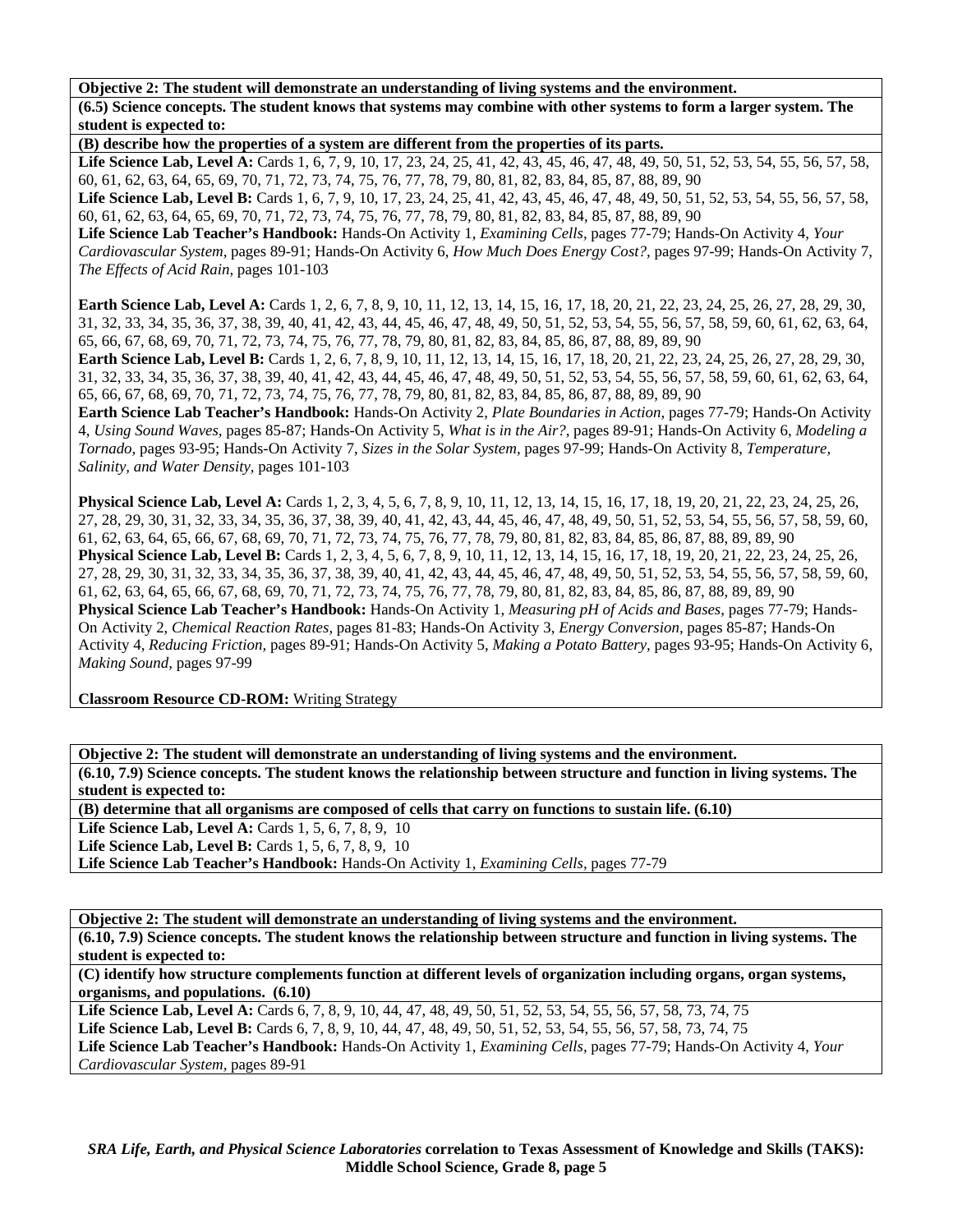**Objective 2: The student will demonstrate an understanding of living systems and the environment. (6.8, 7.8, 8.10) Science concepts. The student knows that complex interactions occur between matter and energy. The student is expected to:** 

**(B) observe and describe how organisms including producers, consumers, and decomposers live together in an environment and use existing resources.** 

Life Science Lab, Level A: Cards 73, 74, 75, 76, 77

Life Science Lab, Level B: Cards 73, 74, 75, 76, 77

**Life Science Lab Teacher's Handbook:** Hands-On Activity 6, *How Much Does Energy Cost?,* pages 97-99

**Objective 2: The student will demonstrate an understanding of living systems and the environment. (6.8, 7.8, 8.10) Science concepts. The student knows that complex interactions occur between matter and energy. The student is expected to:** 

**(C) describe how different environments support different varieties of organisms.** 

**Life Science Lab, Level A: Cards 81, 82, 86** Life Science Lab, Level B: Cards 81, 82, 86

**Earth Science Lab, Level A: Cards 83, 89** 

**Earth Science Lab, Level B: Cards 83, 89** 

**Objective 2: The student will demonstrate an understanding of living systems and the environment. (6.8, 7.8, 8.10) Science concepts. The student knows that complex interactions occur between matter and energy. The student is expected to:** 

**(D) observe and describe the role of ecological succession in ecosystems.** 

**Life Science Lab, Level A:** Cards 67, 80, 84, 85, 86, 87, 88

**Life Science Lab, Level B:** Cards 67, 80, 84, 85, 86, 87, 88

**Objective 2: The student will demonstrate an understanding of living systems and the environment. (8.6) Science concepts. The student knows that interdependence occurs among living systems. The student is expected to:** 

**(A) describe interactions among systems in the human organisms.** 

**Life Science Lab, Level A:** Cards 45, 46, 47, 48, 49, 50, 51, 52, 53, 54, 55, 56, 57, 58 **Life Science Lab, Level B:** Cards 45, 46, 47, 48, 49, 50, 51, 52, 53, 54, 55, 56, 57, 58 **Life Science Lab Teacher's Handbook:** Hands-On Activity 4, *Your Cardiovascular System,* pages 89-91

**Objective 2: The student will demonstrate an understanding of living systems and the environment. (8.6) Science concepts. The student knows that interdependence occurs among living systems. The student is expected to:** 

**(B) identify feedback mechanisms that maintain equilibrium of systems such as body temperature, turgor pressure, and chemical reactions.** 

**Life Science Lab, Level A:** Cards 34, 47, 49, 57

Life Science Lab, Level B: Cards 34, 47, 49, 57

**Life Science Lab Teacher's Handbook:** Hands-On Activity 4, *Your Cardiovascular System,* pages 89-91

**Physical Science Lab, Level A:** Cards 27, 28, 29, 37 **Physical Science Lab, Level B: Cards 27, 28, 29, 37 Physical Science Lab Teacher's Handbook:** Hands-On Activity 2, *Chemical Reaction Rates,* pages 81-83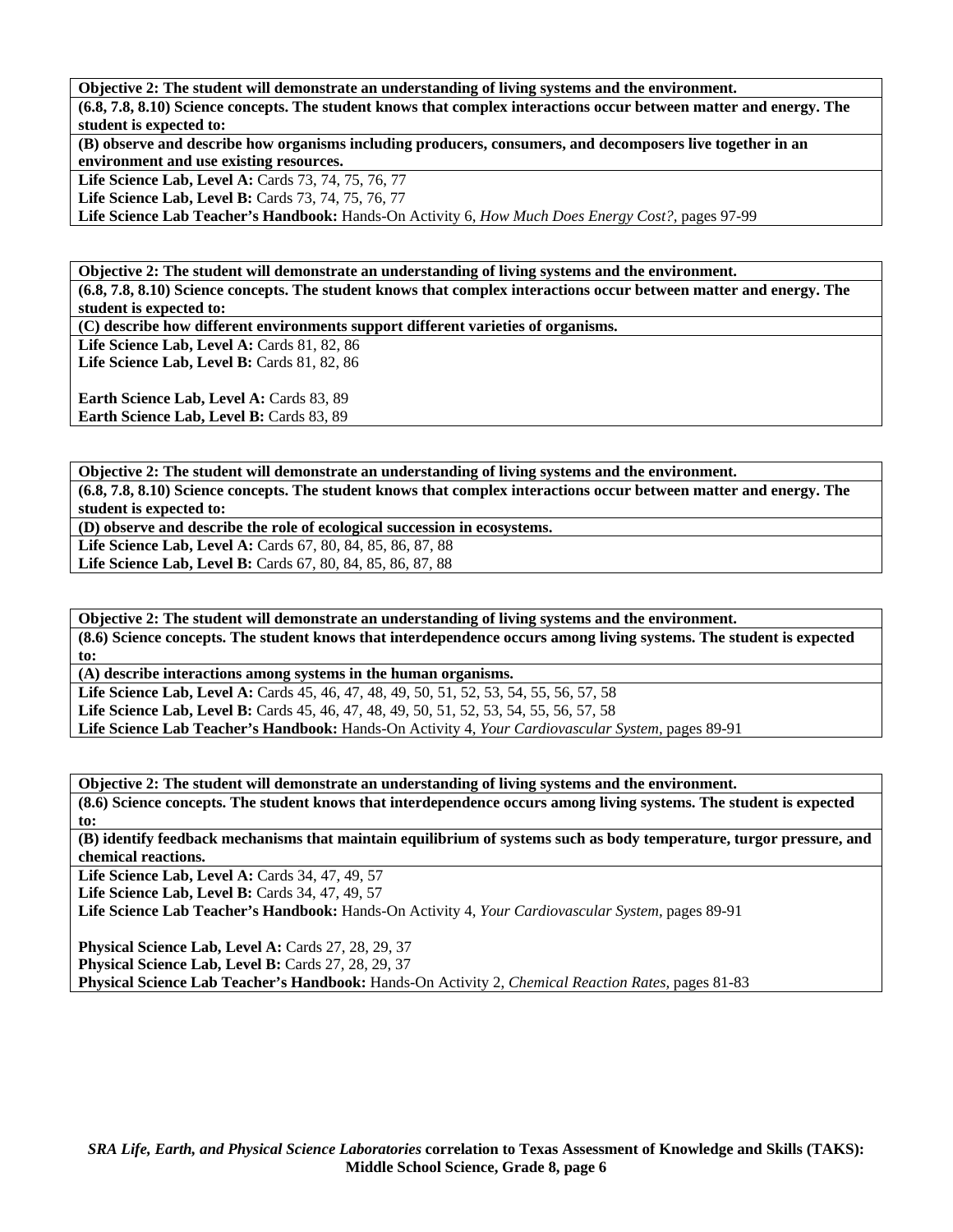**Objective 2: The student will demonstrate an understanding of living systems and the environment. (8.6) Science concepts. The student knows that interdependence occurs among living systems. The student is expected to:** 

**(C) describe interactions within ecosystems.** 

Life Science Lab, Level A: Cards 72, 73, 74, 75, 76, 77, 78, 79, 80, 81, 82, 84, 86, 87, 88, 89, 90 **Life Science Lab, Level B:** Cards 72, 73, 74, 75, 76, 77, 78, 79, 80, 81, 82, 84, 86, 87, 88, 89, 90 **Life Science Lab Teacher's Handbook:** Hands-On Activity 6, *How Much Does Energy Cost?,* pages 97-99; Hands-On Activity 7, *The Effects of Acid Rain,* pages 101-103

**Objective 2: The student will demonstrate an understanding of living systems and the environment. (6.11, 7.10, 8.11) Science concepts. The student knows that traits of species can change through generations and that the instructions for traits are contained in the genetic material of the organisms. The student is expected to: (A) identify that change in the environmental conditions can affect the survival of individuals and of species. (8.11) Life Science Lab, Level A:** Cards 84, 85, 86, 87, 88, 89, 90 Life Science Lab, Level B: Cards 84, 85, 86, 87, 88, 89, 90 **Life Science Lab Teacher's Handbook:** Hands-On Activity 7, *The Effects of Acid Rain,* pages 101-103

**Earth Science Lab, Level A: Cards 15, 17, 37, 42, 52, 53, 54, 59, 60, 61, 86 Earth Science Lab, Level B:** Cards 15, 17, 37, 42, 52, 53, 54, 59, 60, 61, 86 **Earth Science Lab Teacher's Handbook:** Hands-On Activity 5, *What is in the Air?,* pages 89-91; Hands-On Activity 6, *Modeling a Tornado,* pages 93-95

**Objective 2: The student will demonstrate an understanding of living systems and the environment. (6.11, 7.10, 8.11) Science concepts. The student knows that traits of species can change through generations and that the instructions for traits are contained in the genetic material of the organisms. The student is expected to: (B) distinguish between inherited traits and other characteristics that result from interactions with the environment. (8.11)** 

Life Science Lab, Level A: Cards 23, 24, 41, 43, 65, 66 **Life Science Lab, Level B:** Cards 23, 24, 41, 43, 65, 66

**Objective 2: The student will demonstrate an understanding of living systems and the environment. (6.11, 7.10, 8.11) Science concepts. The student knows that traits of species can change through generations and that the instructions for traits are contained in the genetic material of the organisms. The student is expected to: (C) make predictions about possible outcomes of various genetic combinations of inherited characteristics. (8.11)** 

Life Science Lab, Level A: Cards 62, 63 Life Science Lab, Level B: Cards 62, 63

**Objective 3: The student will demonstrate an understanding of the physical sciences. (6.6) Science concepts. The student knows that forces cause change. The student is expected to: (A) measure and record changes in the position and direction of the motion of an object to which a force such as a push or pull has been applied. Physical Science Lab, Level A:** Cards 50, 51, 52, 53, 54, 55, 56, 57, 58, 59, 63, 64 **Physical Science Lab, Level B:** Cards 50, 51, 52, 53, 54, 55, 56, 57, 58, 59, 63, 64 **Physical Science Lab Teacher's Handbook:** Hands-On Activity 4, *Reducing Friction,* pages 89-91

**Objective 3: The student will demonstrate an understanding of the structures and properties of matter. (6.7, 7.7, 8.9) Science concepts. The student knows that substances have physical and chemical properties. The student is expected to:** 

**(B) classify substances by their physical and chemical properties. (6.7)**  Physical Science Lab, Level A: Cards 1, 2, 5, 7, 8, 9, 10, 11, 12, 13, 14, 15, 16, 18, 19, 20, 31, 32 **Physical Science Lab, Level B:** Cards 1, 2, 5, 7, 8, 9, 10, 11, 12, 13, 14, 15, 16, 18, 19, 20, 31, 32

*SRA Life, Earth, and Physical Science Laboratories* **correlation to Texas Assessment of Knowledge and Skills (TAKS): Middle School Science, Grade 8, page 7**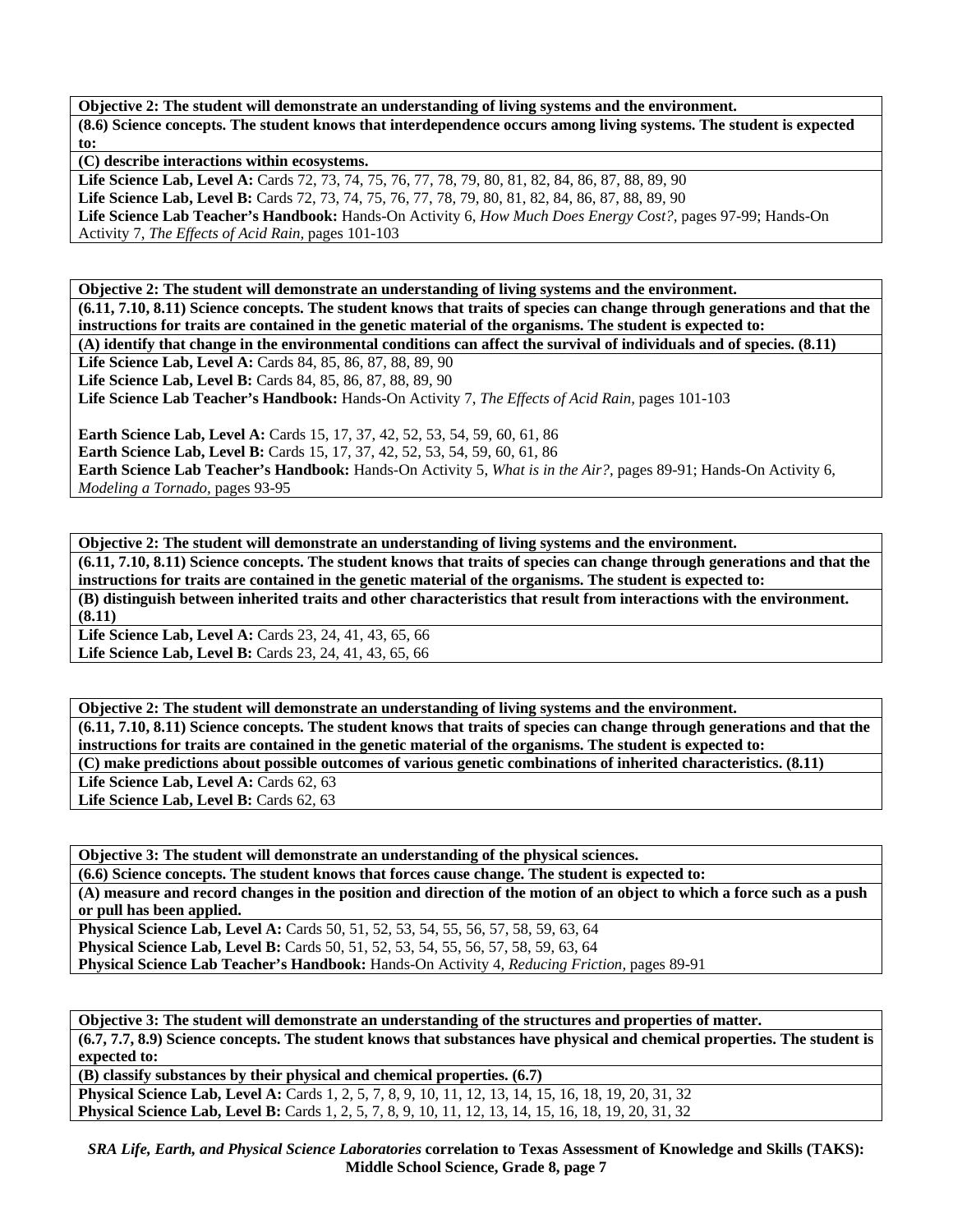**Objective 3: The student will demonstrate an understanding of the structures and properties of matter. (6.7, 7.7, 8.9) Science concepts. The student knows that substances have physical and chemical properties. The student is expected to:** 

**(C) recognize that compounds are composed of elements. (7.7)**  Physical Science Lab, Level A: Cards 10, 11, 12 Physical Science Lab, Level B: Cards 10, 11, 12

**Objective 3: The student will demonstrate an understanding of the structures and properties of matter. (6.7, 7.7, 8.9) Science concepts. The student knows that substances have physical and chemical properties. The student is expected to:** 

**(A) demonstrate that substances may react chemically to form new substances. (8.9)** 

**Physical Science Lab, Level A:** Cards 9, 11, 27, 28, 29, 30, 31, 32

**Physical Science Lab, Level B:** Cards 9, 11, 27, 28, 29, 30, 31, 32

**Physical Science Lab Teacher's Handbook:** Hands-On Activity 2, *Chemical Reaction Rates,* pages 81-83

**Objective 3: The student will demonstrate an understanding of the structures and properties of matter. (6.7, 7.7, 8.9) Science concepts. The student knows that substances have physical and chemical properties. The student is expected to:** 

**(B) interpret information on the periodic table to understand that [physical] properties are used to group elements. (8.9)** 

**Physical Science Lab, Level A: Cards 17, 18, 19, 20 Physical Science Lab, Level B:** Cards 17, 18, 19, 20

**Objective 3: The student will demonstrate an understanding of the structures and properties of matter. (6.7, 7.7, 8.9) Science concepts. The student knows that substances have physical and chemical properties. The student is expected to:** 

**(C) recognize the importance of formulas and equations to express what happens in a chemical reaction. (8.9)**  Physical Science Lab, Level A: Cards 27, 28, 29

Physical Science Lab, Level B: Cards 27, 28, 29

**Physical Science Lab Teacher's Handbook:** Hands-On Activity 2, *Chemical Reaction Rates,* pages 81-83

| Objective 3: The student will demonstrate an understanding of the structures and properties of matter. |
|--------------------------------------------------------------------------------------------------------|
| (8.8) The student knows that matter is composed of atoms. The student is expected to:                  |
| (A) describe the structure and parts of an atom.                                                       |
| <b>Physical Science Lab, Level A:</b> Cards 3, 4, 21, 22, 23, 24, 25, 26                               |
| <b>Physical Science Lab, Level B:</b> Cards 3, 4, 21, 22, 23, 24, 25, 26                               |
|                                                                                                        |

**Objective 3: The student will demonstrate an understanding of the structures and properties of matter. (8.8) The student knows that matter is composed of atoms. The student is expected to: (B) identify the properties of an atom including mass and electrical charge. Physical Science Lab, Level A:** Cards 3, 21, 22, 23, 24, 25, 26 **Physical Science Lab, Level B:** Cards 3, 21, 22, 23, 24, 25, 26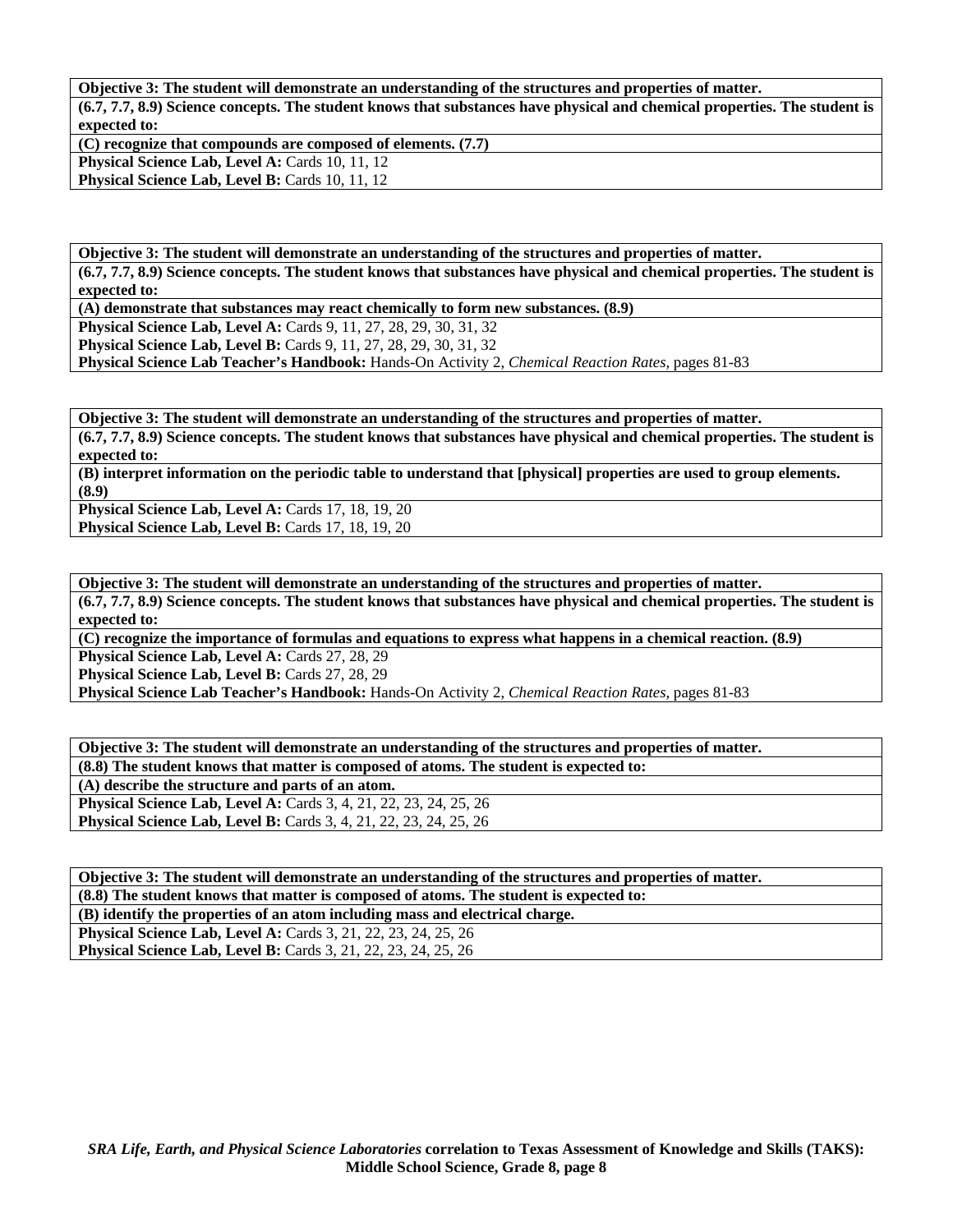**Objective 3: The student will demonstrate an understanding of the structures and properties of matter. (6.8, 7.8, 8.10) The student knows that complex interactions occur between matter and energy. The student is expected to:** 

**(A) illustrate interactions between matter and energy including specific heat. (8.10) Physical Science Lab, Level A:** Cards 36, 37, 38, 39, 40, 41, 42, 43, 45, 46, 47, 48, 49 **Physical Science Lab, Level B:** Cards 36, 37, 38, 39, 40, 41, 42, 43, 45, 46, 47, 48, 49 **Physical Science Lab Teacher's Handbook:** Hands-On Activity 3, *Energy Conversion,* pages 85-87

**Objective 4: The student will demonstrate an understanding of motion, forces, and energy. (6.9) The student knows that obtaining, transforming, and distributing energy affects the environment. The student is expected to:** 

**(A) identify energy transformations occurring during the production of energy for human use such as electrical energy to heat energy or heat energy to electrical energy.** 

**Physical Science Lab, Level A:** Cards 37, 38, 41, 43, 46, 47, 48, 49, 70, 71, 72, 73, 76, 81, 84, 90 **Physical Science Lab, Level B:** Cards 37, 38, 41, 43, 46, 47, 48, 49, 70, 71, 72, 73, 76, 81, 84, 90 **Physical Science Lab Teacher's Handbook:** Hands-On Activity 3, *Energy Conversion,* pages 85-87; Hands-On Activity 5, *Making a Potato Battery,* pages 93-95

**Objective 4: The student will demonstrate an understanding of motion, forces, and energy. (6.8, 7.8, 8.10) The student knows that complex interactions occur between matter and energy. The student is expected to:** 

**(A) illustrate examples of potential and kinetic energy in everyday life such as objects at rest, movement of geologic faults, and falling water. (7.8)** 

**Physical Science Lab, Level A: Cards 26, 37, 39, 40, 41, 42** 

**Physical Science Lab, Level B:** Cards 26, 37, 39, 40, 41, 42

**Physical Science Lab Teacher's Handbook:** Hands-On Activity 3, *Energy Conversion,* pages 85-87

**Objective 4: The student will demonstrate an understanding of motion, forces, and energy. (6.6, 7.6, 8.7) The student knows that there is a relationship between force and motion. The student is expected to: (B) demonstrate that changes in motion can be measured and graphically represented. (6.6)** 

**Physical Science Lab, Level A: Cards 50, 51, 52, 53** 

**Physical Science Lab, Level B: Cards 50, 51, 52, 53** 

**Physical Science Lab Teacher's Handbook:** Hands-On Activity 4, *Reducing Friction,* pages 89-91; Hands-On Activity 6, *Making Sound,* pages 97-99

**Objective 4: The student will demonstrate an understanding of motion, forces, and energy.** 

**(6.6, 7.6, 8.7) The student knows that there is a relationship between force and motion. The student is expected to: (A) demonstrate basic relationships between force and motion using simple machines including pulleys and levers. (7.6)**  Physical Science Lab, Level A: Cards 63, 64 **Physical Science Lab, Level B: Cards 63, 64** 

**Objective 4: The student will demonstrate an understanding of motion, forces, and energy. (6.6, 7.6, 8.7) The student knows that there is a relationship between force and motion. The student is expected to: (C) relate forces to basic processes in living organisms including the flow of blood and the emergence of seedlings. (7.6) Life Science Lab, Level A:** Cards 24, 47, 51, 55 **Life Science Lab, Level B: Cards 24, 47, 51, 55 Life Science Lab Teacher's Handbook:** Hands-On Activity 4, *Your Cardiovascular System,* pages 89-91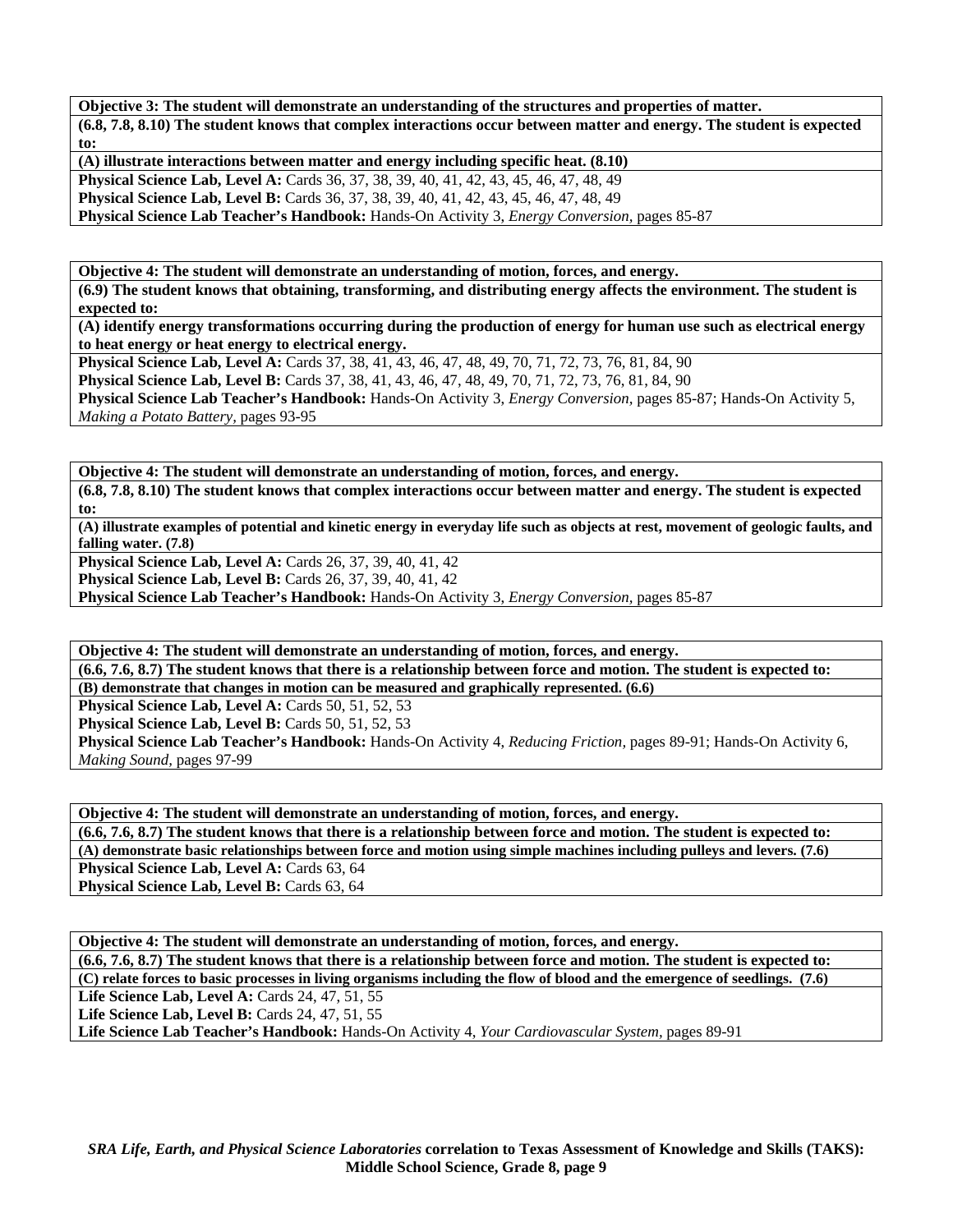**Objective 4: The student will demonstrate an understanding of motion, forces, and energy. (6.6, 7.6, 8.7) The student knows that there is a relationship between force and motion. The student is expected to: (A) demonstrate how unbalanced forces cause changes in the speed or direction of an object's motion. (8.7) Physical Science Lab, Level A:** Cards 50, 54, 55, 56, 57, 63, 64 **Physical Science Lab, Level B:** Cards 50, 54, 55, 56, 57, 63, 64 **Physical Science Lab Teacher's Handbook:** Hands-On Activity 4, *Reducing Friction,* pages 89-91

**Objective 4: The student will demonstrate an understanding of motion, forces, and energy. (6.6, 7.6, 8.7) The student knows that there is a relationship between force and motion. The student is expected to: (B) recognize that waves are generated and can travel through different media. (8.7) Physical Science Lab, Level A:** Cards 77, 78, 79, 80, 81, 82, 83, 84, 85, 86, 87, 88, 89, 90 **Physical Science Lab, Level B:** Cards 77, 78, 79, 80, 81, 82, 83, 84, 85, 86, 87, 88, 89, 90 **Physical Science Lab Teacher's Handbook:** Hands-On Activity 6, *Making Sound,* pages 97-99

**Objective 5: The student will demonstrate an understanding of earth and space science.** 

**(6.14) Science concepts. The student knows that structures and functions of Earth systems. The student is expected to: (B) identify relationship between groundwater and surface water in a watershed.** 

Earth Science Lab, Level A: Cards 82, 83, 84

Earth Science Lab, Level B: Cards 82, 83, 84

**Objective 5: The student will demonstrate an understanding of earth and space science. (6.13, 7.13) Science concepts. The student knows components of our solar system. The student is expected to: (A) identify and illustrate how the tilt of the Earth on its axis as it rotates and revolves around the Sun causes changes in seasons and the length of a day. (7.13) Earth Science Lab, Level A: Card 62** 

**Earth Science Lab, Level B: Card 62** 

**Objective 5: The student will demonstrate an understanding of earth and space science. (6.13, 7.13) Science concepts. The student knows components of our solar system. The student is expected to: (B) relate the Earth's movement and the moon's orbit to the observed cyclical phases of the moon. (7.13)**  Earth Science Lab, Level A: Cards 63, 64, 65 **Earth Science Lab, Level B: Cards 63, 64, 65** 

**Objective 5: The student will demonstrate an understanding of earth and space science.** 

**(6.7, 7.8, 8.10) Science concepts. The student knows that complex interactions occur between matter and energy. The student is expected to:** 

**(B) explain and illustrate the interactions between matter and energy in the water cycle and in the decay of biomass such as in a compost bin. (6.8)** 

Life Science Lab, Level A: Cards 76, 77

Life Science Lab, Level B: Cards 76, 77

**Life Science Lab Teacher's Handbook:** Hands-On Activity 6, *How Much Does Energy Cost?,* pages 97-99

Earth Science Lab, Level A: Cards47, 48, 49 Earth Science Lab, Level B: Cards 47, 48, 49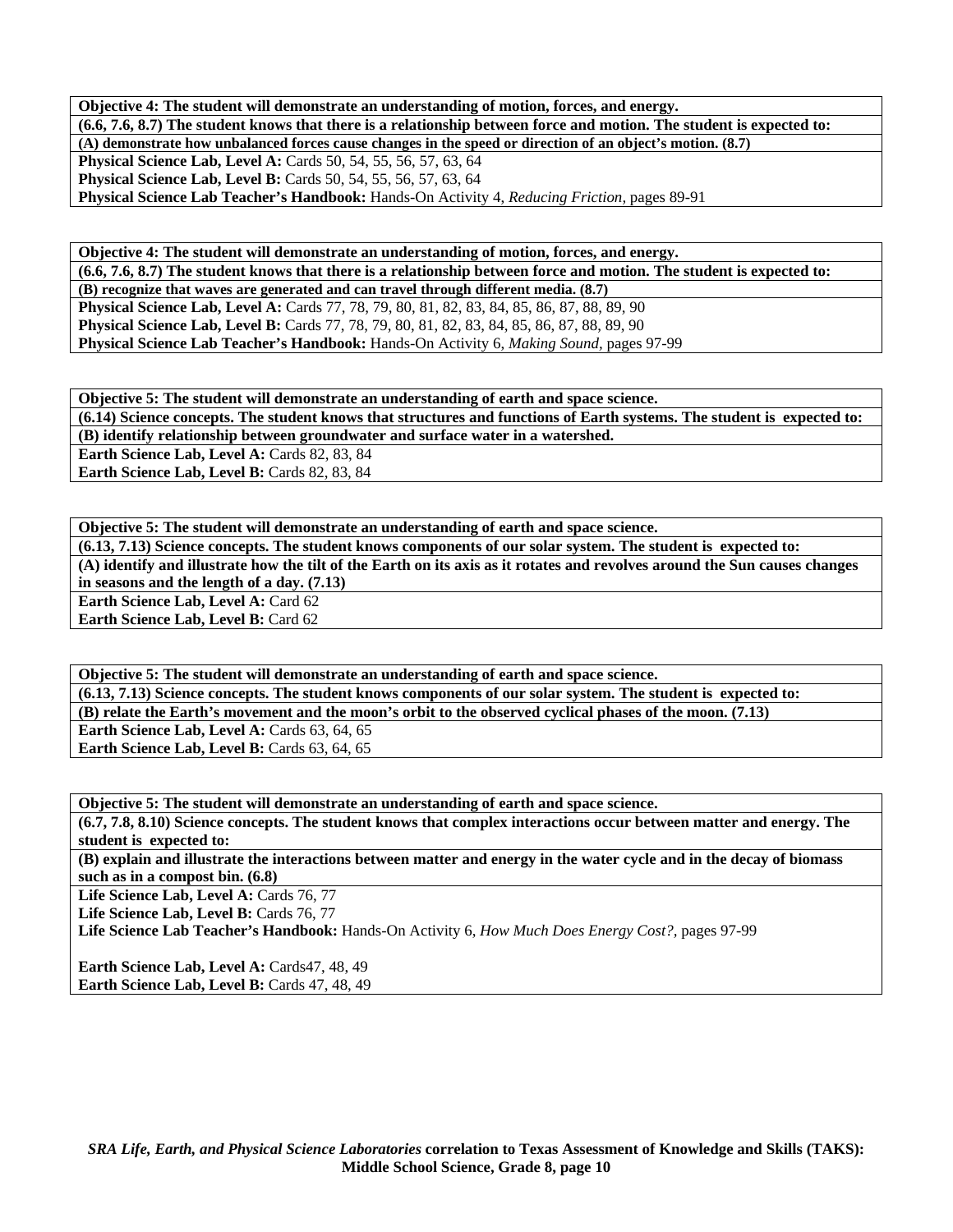**Objective 5: The student will demonstrate an understanding of earth and space science.** 

**(6.7, 7.8, 8.10) Science concepts. The student knows that complex interactions occur between matter and energy. The student is expected to:** 

**(B) describe interactions among solar, weather, and ocean systems. (8.10)** 

**Earth Science Lab, Level A:** Cards 37, 38, 39, 40, 41, 42, 43, 44, 45, 46, 47, 48, 49, 52, 53, 54, 58, 59, 60, 61, 87 **Earth Science Lab, Level B:** Cards 37, 38, 39, 40, 41, 42, 43, 44, 45, 46, 47, 48, 49, 52, 53, 54, 58, 59, 60, 61, 87 **Earth Science Lab Teacher's Handbook:** Hands-On Activity 5, *What is in the Air?,* pages 89-91; Hands-On Activity 6, *Modeling a Tornado,* pages 93-95

**Objective 5: The student will demonstrate an understanding of earth and space science. (8.12) Science concepts. The student knows that cycles exist in Earth systems. The student is expected to: (A) analyze and predict the sequence of events in the lunar and rock cycles.** 

**Earth Science Lab, Level A: Cards 9, 64** 

**Earth Science Lab, Level B: Cards 9, 64** 

**Objective 5: The student will demonstrate an understanding of earth and space science. (8.12) Science concepts. The student knows that cycles exist in Earth systems. The student is expected to: (C) predict the results of modifying the Earth's nitrogen, water, and carbon cycles.**  Life Science Lab, Level A: Cards 78, 79

Life Science Lab, Level B: Cards 78, 79

**Earth Science Lab, Level A: Card 47 Earth Science Lab, Level B: Card 47** 

**Objective 5: The student will demonstrate an understanding of earth and space science. (8.13) Science concepts. The student knows characteristics of the universe. The student is expected to: (A) describe characteristics of the universe such as stars and galaxies. Earth Science Lab, Level A: Cards 74, 75, 76, 77, 78 Earth Science Lab, Level B: Cards 74, 75, 76, 77, 78** 

**Objective 5: The student will demonstrate an understanding of earth and space science. (7.14, 8.14) Science concepts. The student knows that natural events and human activity can alter Earth systems. The** 

**student is expected to:** 

**(A) describe and predict the impact of different catastrophic events on the Earth. (7.14)** 

**Earth Science Lab, Level A:** Cards 14, 15, 16, 17, 24, 25, 26, 27, 28, 52, 53, 54

**Earth Science Lab, Level B:** Cards 14, 15, 16, 17, 24, 25, 26, 27, 28, 52, 53, 54

**Earth Science Lab Teacher's Handbook:** Hands-On Activity 2, *Plate Boundaries in Action,* pages 77-79; Hands-On Activity 6, *Modeling a Tornado,* pages 93-95

**Objective 5: The student will demonstrate an understanding of earth and space science. (7.14, 8.14) Science concepts. The student knows that natural events and human activity can alter Earth systems. The student is expected to:** 

**(B) analyze effects of regional erosional deposition and weathering. (7.14) Earth Science Lab, Level A:** Cards 22, 24, 25, 26, 27, 28, 29 **Earth Science Lab, Level B:** Cards 22, 24, 25, 26, 27, 28, 29